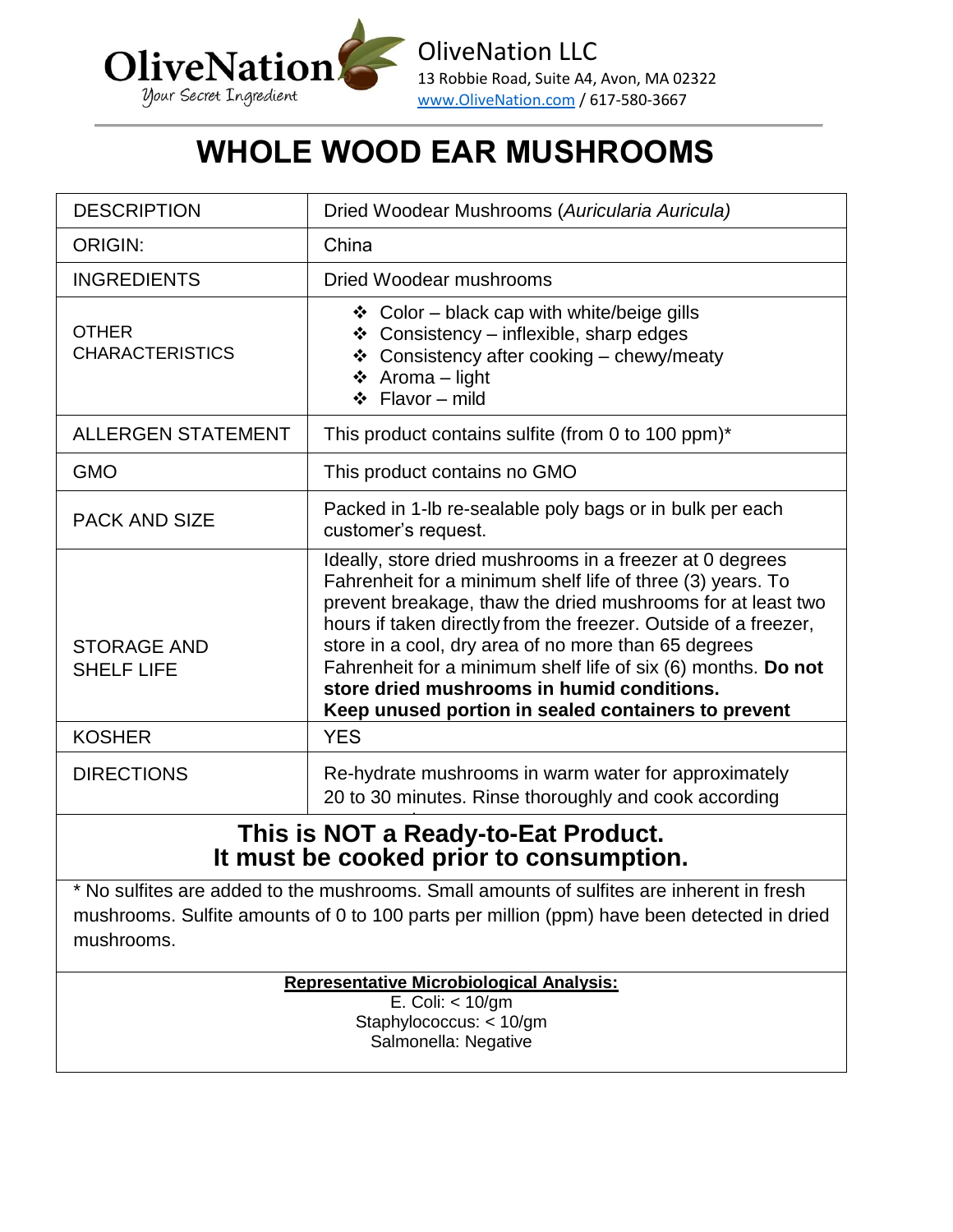

OliveNation LLC 13 Robbie Road, Suite A4, Avon, MA 02322 www.OliveNation.com / 617-580-3667

## **WHOLE WOOD EAR MUSHROOMS**

#### **ALLERGEN STATEMENT**

| Component and derivative             | Present in<br>Present in<br>other products<br>Product<br>mfg on same |                | Present in<br>the same<br>mfg plant |
|--------------------------------------|----------------------------------------------------------------------|----------------|-------------------------------------|
| Barley, Rye Oats                     | N <sub>o</sub>                                                       | N <sub>o</sub> |                                     |
| Celery (not including seeds)         | N <sub>0</sub><br>N <sub>o</sub>                                     |                | N <sub>o</sub>                      |
| Corn                                 | N <sub>0</sub>                                                       | N <sub>o</sub> | N <sub>o</sub>                      |
| Egg                                  | N <sub>0</sub>                                                       | N <sub>o</sub> | N <sub>o</sub>                      |
| Fin Fish                             | N <sub>o</sub><br>N <sub>o</sub>                                     |                | N <sub>o</sub>                      |
| Milk                                 | N <sub>0</sub>                                                       | N <sub>o</sub> | N <sub>o</sub>                      |
| <b>Monosodium Glutamate</b>          | N <sub>0</sub>                                                       | N <sub>o</sub> | N <sub>o</sub>                      |
| Peanuts                              | N <sub>0</sub>                                                       | N <sub>o</sub> | N <sub>o</sub>                      |
| Seeds (Poppy, Sunflower, cottonseed) | N <sub>o</sub>                                                       | N <sub>o</sub> |                                     |
| <b>Sesame Seeds</b>                  | N <sub>o</sub>                                                       | N <sub>o</sub> |                                     |
| <b>Shell Fish</b>                    | N <sub>0</sub>                                                       | N <sub>o</sub> | N <sub>0</sub>                      |
| Soybean Oil                          | N <sub>o</sub>                                                       | N <sub>o</sub> | N <sub>o</sub>                      |
| Soybeans                             | N <sub>o</sub>                                                       | N <sub>o</sub> | N <sub>o</sub>                      |
| Sulphites (enter max PPM)            | < 100                                                                | < 100          | < 100                               |
| <b>Tree Nuts</b>                     | N <sub>o</sub>                                                       | N <sub>o</sub> | Yes                                 |
| Wheat                                | N <sub>o</sub>                                                       | N <sub>0</sub> | N <sub>o</sub>                      |
| <b>Yellow 5 (Tartraznine)</b>        | N <sub>o</sub>                                                       | N <sub>o</sub> | N <sub>o</sub>                      |
| Latex                                | N <sub>o</sub>                                                       | N <sub>o</sub> | N <sub>o</sub>                      |